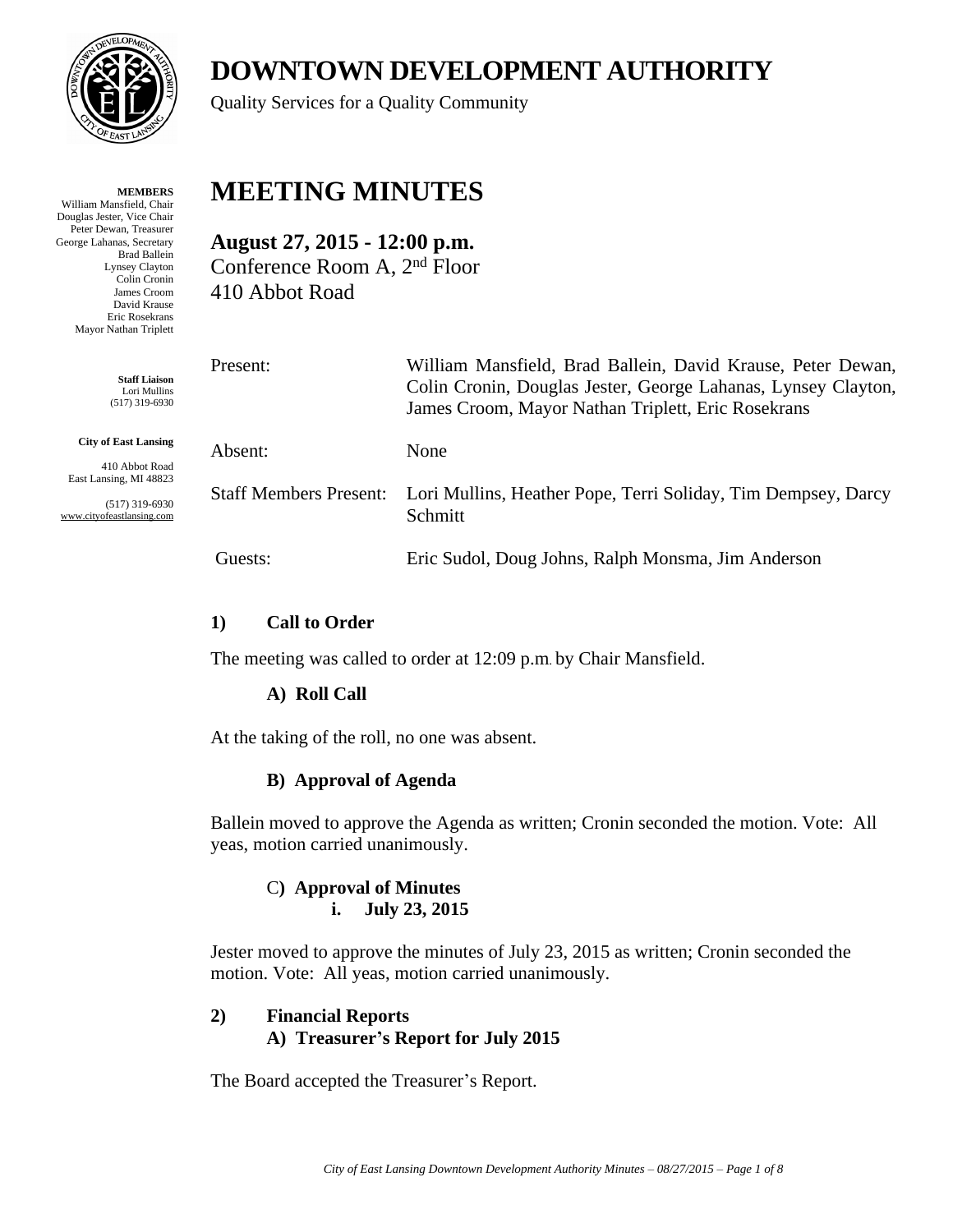#### **B) Fund Balance Analysis**

Mullins said this is preliminary; there may be some additional charges as we finalize the year end. She did point out that the preliminary net loss is lower than they expected because some of the Evergreen property units were leased. She indicated the DDA's fund balance was \$282,704 as of June 30, 2015.

#### **3) Written Communications**

- **A) Referral Letter for Policy Resolution No. 2014-12 – Concessionaires and Food Trucks**
- **B) Letter to Velvet – A Candy Store**
- **C) Letter to Starbucks Coffee**

#### **4) Communications from Staff A) Park District Update**

Mullins said the City Council approved the amended Pre-Development Agreement with DTN Management for the City-owned properties. She said there is no update on the PDIG properties.

## **B) Artist Alley Kick-off/Creative Placemaking Summit**

Mullins said the Grove Street alley and the alley in the 500 block of Grand River Avenue next to the GLCVB will be part of a Patronicity project. They will do crowdfunding to get matching funds from the MEDC. She said the DDA, Downtown Management Board, the Seniors Commission, and the Arts Commission are all participating along with the Greater Lansing Association of Realtors and other East Lansing residents. She stated the team will kick off a crowdfunding campaign on October 7 and hold a Fall Festival to tie in with the Placemaking Summit. The Executive and Finance Committee has allocated \$500 toward the kick-off. She indicated the team has approximately 35 days to raise \$45,000. If they can do this, this amount will be matched by the MEDC. She said seniors and East Lansing Middle School students will be creating a mosaic mural to be installed in the 500 block. She indicated the selection of an artist for the mural in the Grove Street alley would go through the art selection process. There will be a separate process for the mural in the 500 block.

Mansfield asked if there will be a maintenance fund for the murals. Mullins said we are hoping to raise more than needed and set some funds aside for maintenance. Mansfield said we should figure out a way to do a maintenance reserve fund for ongoing maintenance.

#### **5) Communications from Audience**

None.

### **6) Business Agenda A) Special Use Permit – 313 E. Grand River and north half of 317 E. Grand River – Tin Can**

Jester moved to recuse Ballein, as he is the landlord; Croom seconded the motion. Vote: All yeas. Motion carried unanimously.

Mullins said Stateside Deli is there now and serves alcohol until midnight; she added they have a seating capacity of 50. She indicated the applicant proposes to extend space for more bathroom facilities and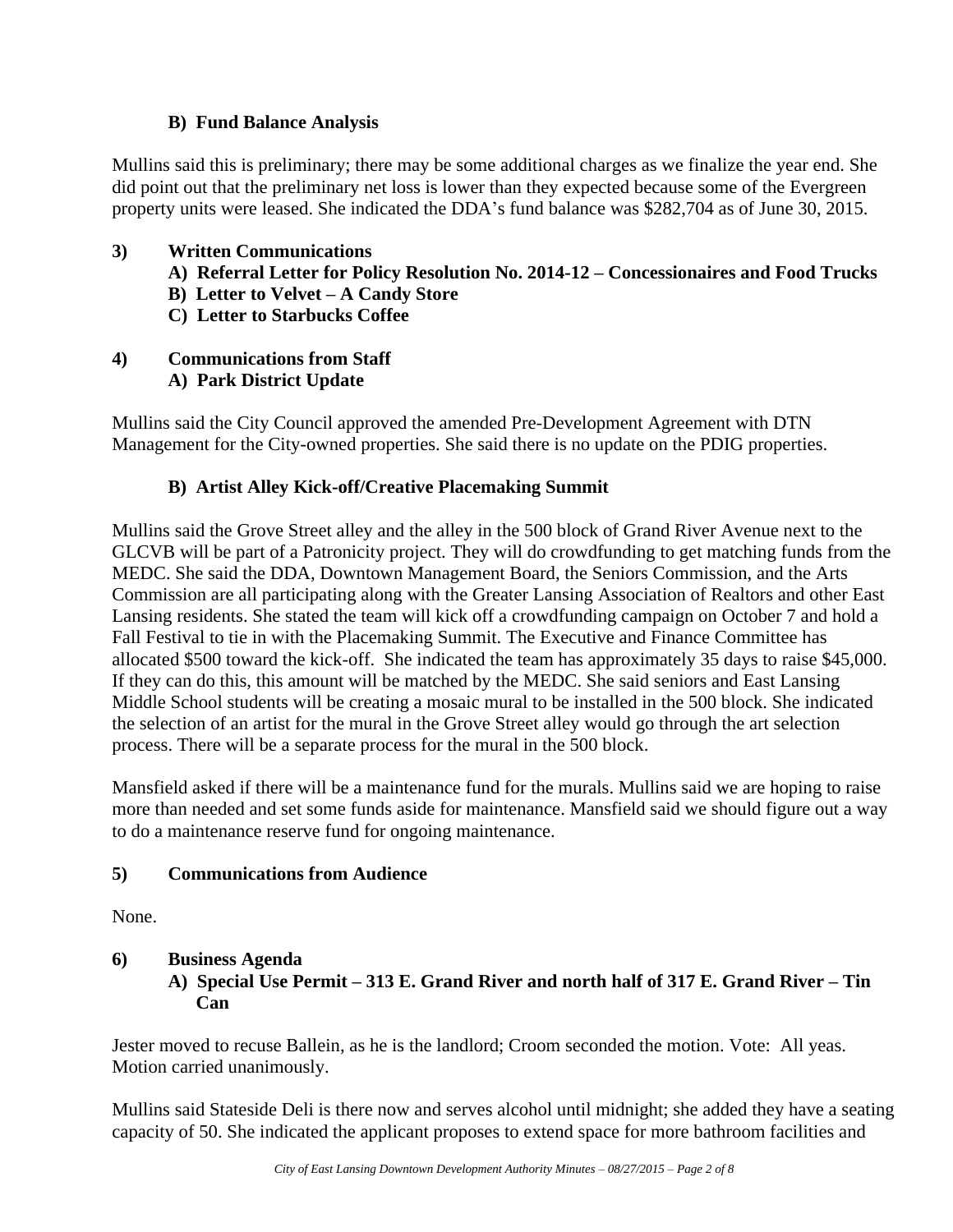have seating for 84; the occupancy would be for less than 100. They plan to have outdoor seating at the rear of the building for 32, which would take away from the indoor seating. Mullins said the proposal is to stay open until 2 a.m. This was discussed at both the Project & Infrastructure and Public Policy Committee meetings, and both committees were concerned that it would be difficult to maintain the 50/50 requirements at this location because of the focus on alcohol and the hours of operation, which are weekdays from 3 p.m. to 2 a.m. She added they would be open for lunch on weekends. The Public Policy Committee recommended that they be open for lunch during the week. There was also discussion that it would be a 21 and over restaurant, and the Public Policy Committee would like to see it open to families during the weekdays.

Darcy Schmitt said the Planning Commission voted 5 to 2 last evening to recommend approval. She said the two commissioners opposed based their recommendations on the concentration of similar types of restaurants in the area, and also because there is a desire to have restaurants closing at midnight. The remaining Planning Commissioners thought it was fair for the restaurant to be open until 2 a.m., but thought it would be difficult for the restaurant to achieve the 50/50 requirement without a menu conducive to that. Schmitt said the Planning Commissioners hope this will be more than a restaurant for 21 to 28 year olds and that it will appeal to persons of all ages.

Jester noted that many units in the City Center condominiums face onto this alley space and expressed concern about noise from the outdoor dining. Schmitt said a possible condition of approval would be that if there are a certain number of noise violations, outdoor dining could be eliminated.

Doug Johns, the applicant, said the patio would close at midnight, and they have no plans to have outdoor speakers. He gave a history of the Tin Can, which he first opened in Lansing in 2010; since then they've opened restaurants in west Lansing, DeWitt, and Grand Rapids, which attract a large variety of clientele. He said they all feature Michigan beers and feels they are successful because they do not allow patrons under 21. He said this location will have a full kitchen, and they will have a gourmet burger menu. He said he has been in business for 25 years but would rather not be open for lunch right away since he has not done that. He said their concept is not for children.

The board discussed different ways to have the outdoor seating go through an annual review process.

Krause said he liked the concept and noted it would be a different type of restaurant for the downtown. He said he would not want to force the applicant into a business plan that he is not used to. He noted the applicant's concept has worked well elsewhere. He said it should be explained under exactly what circumstances the patio would have to be shut down. Jester stated it would not be fair to people who purchased condominiums to have no recourse, and he supports an annual licensing process.

Mayor Triplett mentioned that we would not be having this conversation if they were using the public right of way. He said the existing operator operates inconsistently by practice. He reminded the board about the history of this property. Spencer, the original applicant, said he only wanted to operate until midnight. He then came back to the DDA and City Council less than a year later and wanted to operate until 2 a.m.; Council voted 3 to 2 to not approve this. Schmitt said most restaurants that are currently operating that wanted to be open later than midnight were given approval to do that. Jester said the argument for not closing at 2 a.m. is that it puts an extra burden on the Police Department when all the patrons from bars empty out onto the street at that time. Clayton said at that time there was a push to have more restaurants rather than bars in the downtown. Ballein noted that Spencer did not have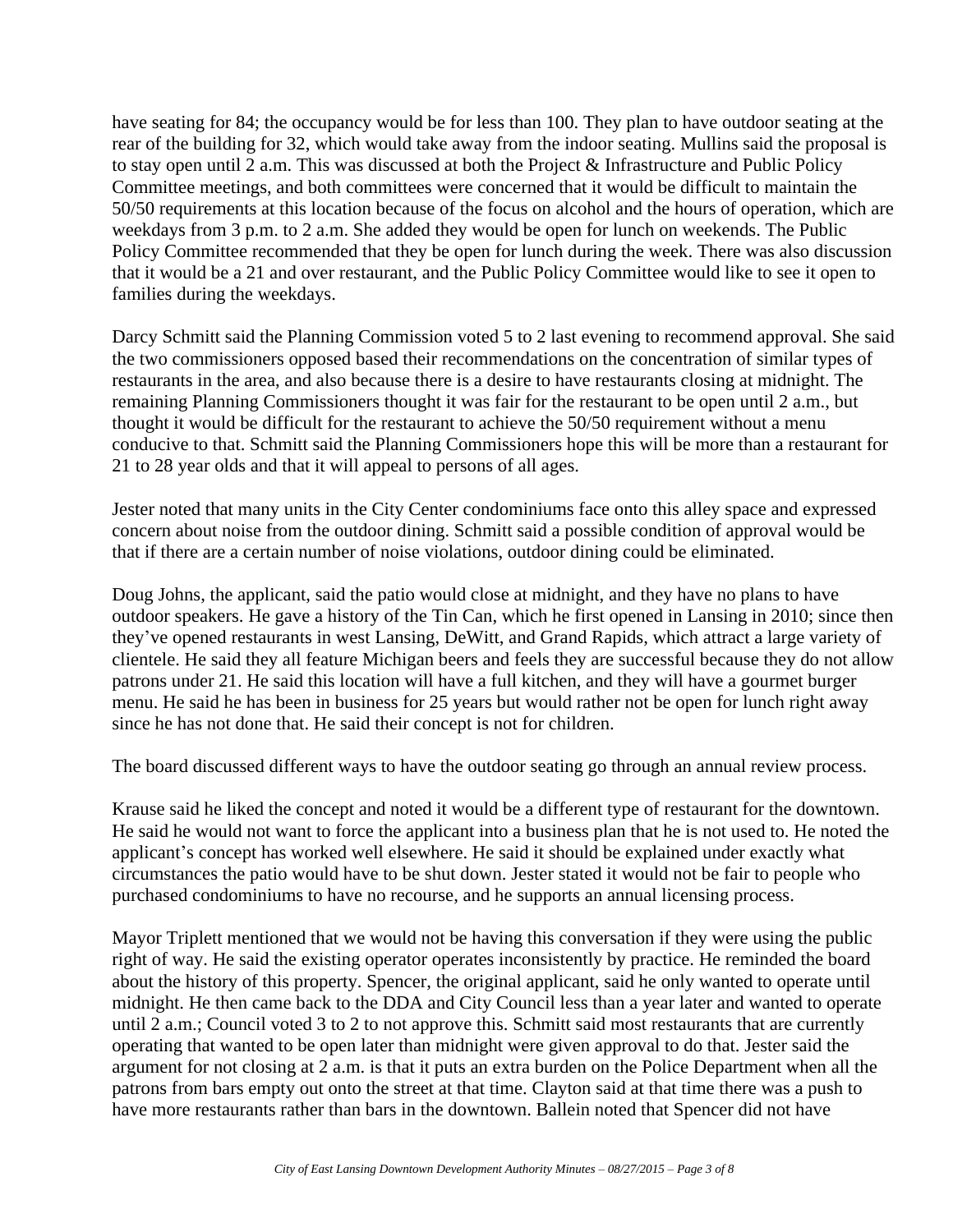experience with operating restaurants with alcohol. Mansfield said he did not feel comfortable about dictating hours of business.

Lahanas said he is concerned about the hours of operation. He said the recommendation for midnight closings was not just because of the 2 a.m. glut of people; closing at midnight shows that operators would be more concerned with serving food than just alcohol. He said he does not support a storefront which does not open until 3 p.m. He said he likes that it is a smaller place and feels they have a good menu.

Johns said they will serve food from the full menu until about 1:15 a.m. He said in order to be a successful operator, he has to start doing what he knows. He said later they may want to open up for lunch.

Mullins stated attached to the Public Policy Committee Synopsis is the liquor license evaluation scoring criteria. She said the committee felt this is more of a theme restaurant with table service, which would give this a favorable rating of 10. She said if this is considered "fast food" and given a rating of 9, that is not favorable. She indicated the question is if it is really going to be a restaurant or a bar that serves food.

Clayton pointed out the applicant has made a huge investment by buying the full-service kitchen.

Krause moved to recommend approval of the Special Use Permit; Clayton seconded the motion. Jester added a condition that only allows the outdoor dining until 10 p.m. subject to the annual approval by City Council.

Mayor Triplett said the closer it can mirror the current policies, the better. He said now outdoor dining is administratively approved. He moved to amend Jester's amendment to allow outdoor dining subject to the administrative approval process for restaurants with outdoor dining in the public right of way. Clayton seconded the motion.

Schmitt said to maintain consistency staff would like to keep outdoor patio areas open until midnight. She said the 10 p.m. closing time would be hard for staff to monitor.

Jester accepted the amendment by Triplett without the 10 p.m. closing restriction.

Lahanas asked if it is staff's recommendation that the scoring criteria would say 9 or 10 points. Mullins said it would get a 10 because it is a theme restaurant, and she would change the scoring criteria.

Vote on motion to recommend approval of the Special Use Permit with the condition the outdoor dining is allowed until midnight subject to the yearly administrative approval process for restaurants with outdoor dining in the public right of way. Vote: All yeas 10 to 0, with one member recused. Motion carried unanimously.

Ballein left at 1:08 p.m.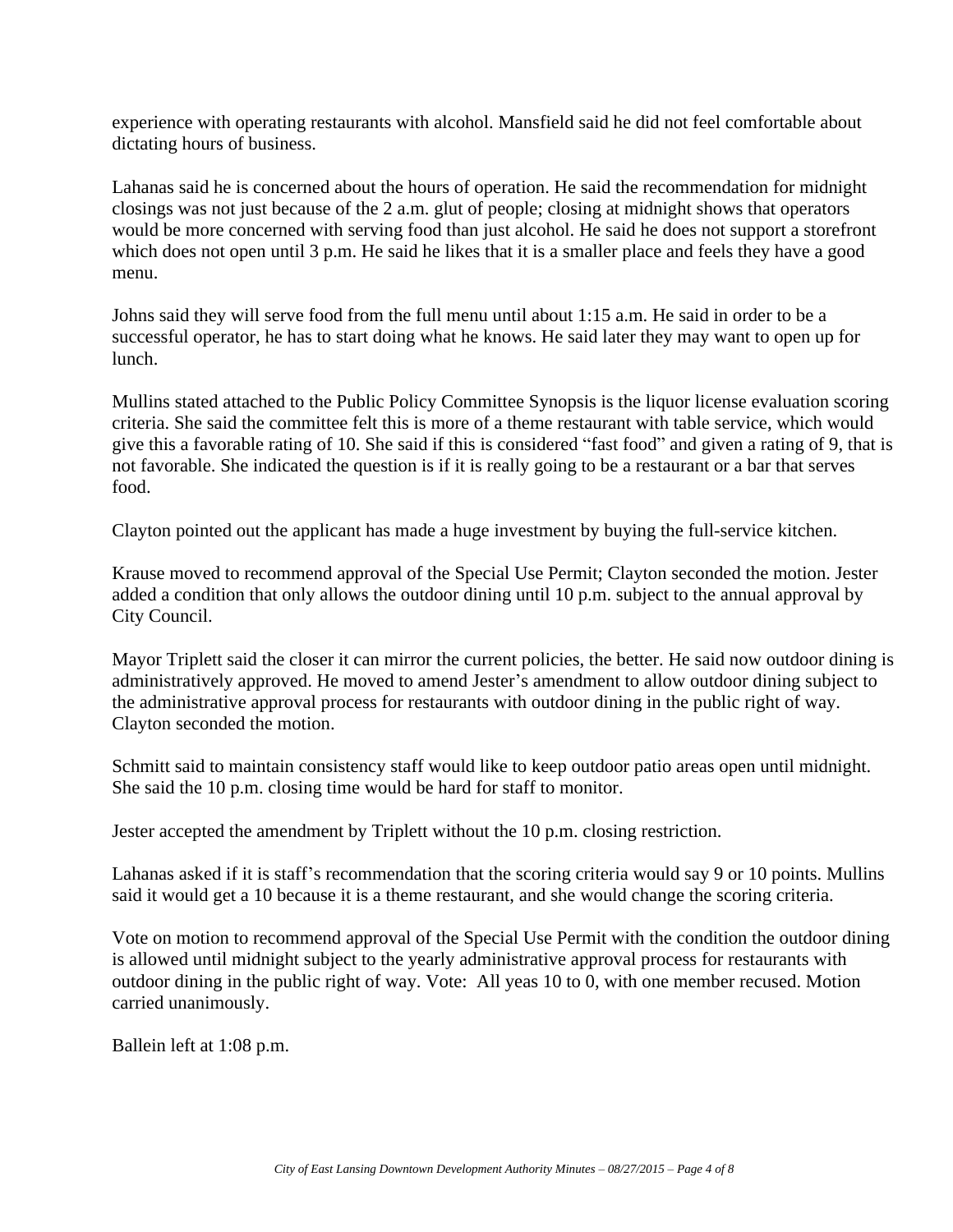## **B) Special Use Permit Modification – 300 M.A.C. – Marriott Lobby Greatroom Restaurant**

Mullins said this is a request for the Marriott to extend its hours of operation in the Lobby Greatroom. Now it closes before midnight, and the current Special Use Permit allows it to remain open until midnight. She said this special use permit modification would allow them the flexibility to stay open past midnight for special occasions. She said the Planning Commission recommended that they be allowed to be open until 2 a.m.; the Project and Infrastructure and Public Policy Committee members concurred.

Rosekrans moved to recommend approval of the modification to their Special Use Permit to allow the Marriott Lobby Greatroom to stay open until 2 a.m.; Krause seconded the motion. Vote: All yeas. Motion carried unanimously 10 to 0.

## **C) Special Use Permit Modification – 254 W. Grand River – Crunchy's**

Mullins said Crunchy's is requesting an SDM license for takeout. She said they received favorable recommendations from the Project and Infrastructure and Public Policy Committees.

Rosekrans moved to recommend approval of the Special Use Permit Modification for Crunchy's, Clayton seconded the motion. Vote: All yeas 10 to 0. Motion carried unanimously.

## **D) Ordinance 1348 – Building Height**

Mullins said this ordinance only applies to buildings in the downtown. She said it was discussed by both the Project and Infrastructure and Public Policy Committees, and the consensus was that no one wants to see a one-story building in the downtown. She said they would like to see an ordinance change that none of the existing one-story buildings would be nonconforming. This ordinance would allow for additions or improvements for existing buildings. She stated the new buildings would have to be between 2 and 4 stories in height. Schmitt said the DDA could send their suggestions back to the Planning Commission without a formal recommendation.

Jester asked how this would affect the Master Planning process. Mullins answered the form-based code would ultimately address this, but now we have a moratorium in place which has been extended a number of times, and it makes sense to set the minimum height at whatever we feel comfortable with. Schmitt said staff is continuing to work on the Comprehensive Plan and then will work on a form-based code. She said this ordinance will set somewhere between 2 and 4 stories as a minimum height, and this requirement may be temporary until a form-based code is passed.

Rosekrans moved to have the Chair send a letter to the Planning Commission saying that the DDA discussed Ordinance 1348 and the consensus was that somewhere between 2 and 4 stories would be a desirable height for new buildings downtown, and that they would strongly encourage language that none of the existing one-story buildings would be made nonconforming. Clayton seconded the motion.

There was much discussion about what would be the appropriate minimum height for new development in the downtown. Cronin felt there should be a review of parking in the downtown. Schmitt said the Planning Commission felt that 4 stories is too high to set as the minimum because of our parking situation, and it eliminates the small developer. She said this ordinance does not require that a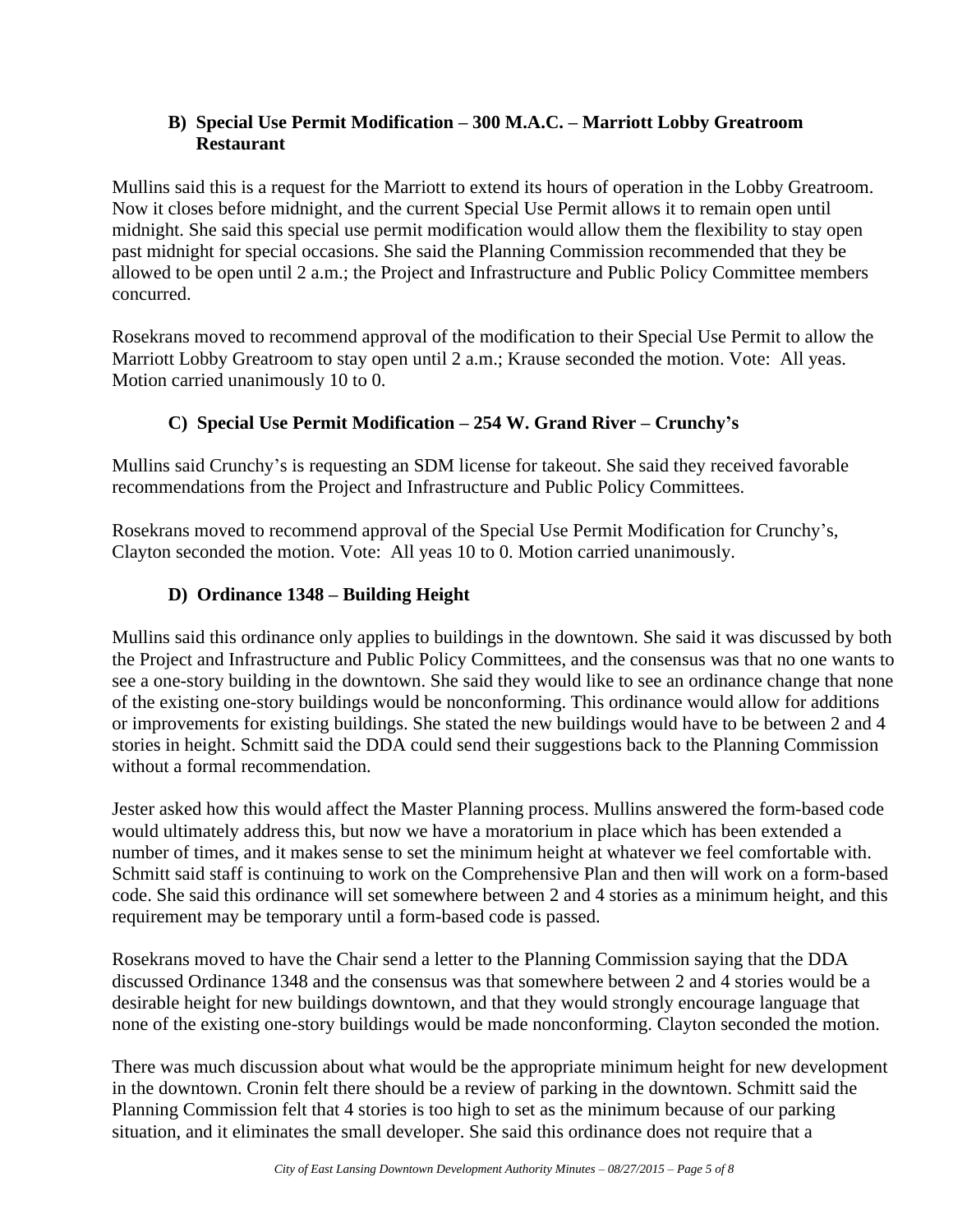development be mixed use. Mayor Triplett stated he does not feel this ordinance is necessary if it just requires that any new development have more than one story; this would not differentiate the core downtown from any other area of the City. He said we should consider what type of development is right for the core downtown and the B-3 District, not who can develop in the downtown.

Schmitt said the moratorium is over and we need to get something in place. She indicated the Planning Commission wants the DDA's opinion and will hold a work session on this ordinance and the number of beds ordinance. Jester asked when this might be replaced by a form-based code. Schmitt answered at least two years out. Jester recommended being more restrictive now and loosening the restriction in the form-based code if that is the consensus in the future.

Lahanas moved to amend the motion to recommend that the minimum height be 4 stories and strongly encouraged the Planning Commission to insert language in the Ordinance that none of the existing onestory buildings would be made nonconforming; Cronin seconded the motion. Lahanas said he wants to see urban density in the core downtown and vibrancy.

Vote on amendment: All yeas. Motion carried unanimously.

Vote on motion as amended: All yeas 10 to 0. Motion carried unanimously.

## **E) Ordinance 1347 – Maximum Number of Bedrooms**

Mullins stated this ordinance deals with the maximum number of bedrooms allowed in the B-3 District. She indicated the way it is drafted now there would be a maximum of 4 bedrooms allowed. She said there was no consensus on this among the committee members at the Public Policy or Project and Infrastructure Committee meetings as far as the residential districts are concerned as some felt there is some demand for larger units which should be accommodated. They felt that this ordinance is not necessary unless there becomes too many larger units in the downtown. She suggested the DDA forward its comments to the Planning Commissions

Jester asked why this ordinance concerns bedrooms rather than licensed occupancy. Schmitt answered a typical residential unit used to have has 4 or 5 bedrooms tops; recently we have seen two new developments with 7 bedrooms each. She said they want to have flexible units in the downtown to be available to a variety of demographic groups without much physical alteration. They also prefer residential units with a mixture of different sized bedroom units. The Planning Commission is requesting that staff look into an ordinance to prevent more 7 bedroom-unit developments. She said the temporary moratorium which limited the number of bedrooms to 4 in any new developments expired in August, and it did not address the licensing. Dempsey said typically we don't limit the number of beds in a bedroom. He noted that most students now want their own bedroom, so 7 bedrooms equates to an occupancy limit of 7 in today's market. Schmitt said the number of parking permits that are allowed further limits the number of occupants. She said this ordinance would have no effect on sororities, fraternities or co-ops, because they are zoned differently.

Clayton noted there have not been any problems with the new 7-unit developments and said she did not support limiting multi-family dwellings for students.

Lahanas said he is in support of this ordinance because he wants diversity in our housing stock. Schmitt noted that the Comp Plan talks about diversifying our housing, and we cannot differentiate between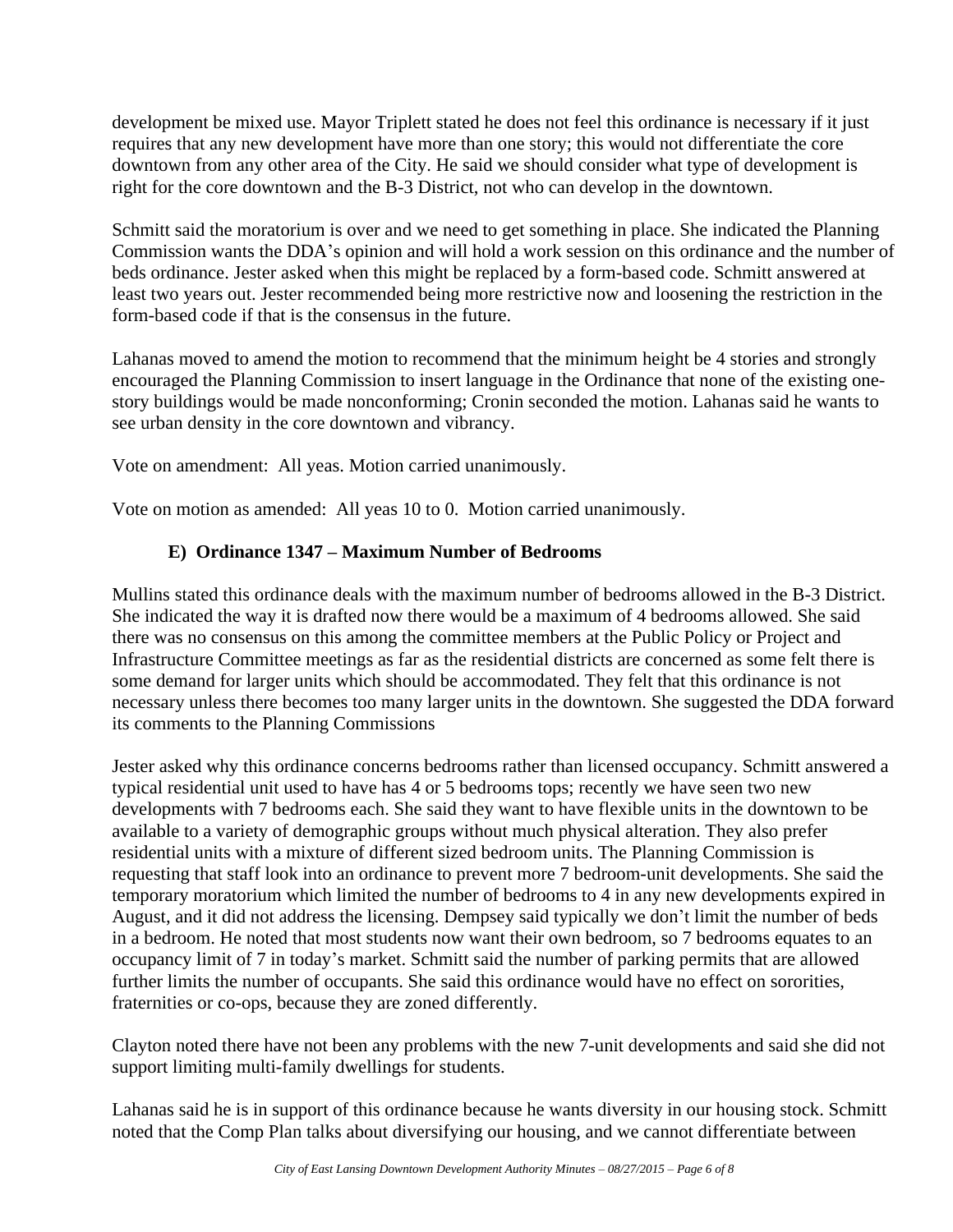student and non-student developments. She said eventually there will be enough student housing, and we want housing for both students and other demographic groups. She said right now housing for 18 to 24 year olds makes up 62% of our housing stock.

Jester said it will be hard to have viable housing for non-students by campus if we don't have enough housing for students who want to live near campus. He felt that every unit of housing does not have to work for non-students, and that the ordinance does not address the issue that the community has been dealing with.

Triplett said we are addressing the symptom and not the cause, and that no matter how you configure the bedrooms, students will still find a way to get into those units close to campus. He stated there is a provision in the human relations ordinance that you cannot discriminate on housing based on student status. He noted you also cannot discriminate against age. He said he favors some limitation for this type of housing that cannot be converted.

Schmitt noted we are seeing non-students moving into the same buildings where students live.

Lahanas stated that he supports the ordinance, and added that without it we will keep seeing developments with 7 bedrooms or more.

Mansfield deferred action on this ordinance discussion until next month. He noted Schmitt is doing an analysis of different types of housing and how they are managed.

Jester moved to have the Chair send a summary of the DDA's conversation to the Planning Commission; Cronin seconded the motion. Vote: All yeas. Motion carried unanimously.

## **F) Lot 1 Ad Hoc Committee**

Mullins said several years ago the DDA issued an RFP that included Parking Lot 1. She said they reviewed proposals and did not move forward any development because of City Center II. She indicated staff has since received proposals for developing Lot 1 and asked if the board felt that staff should say we are still waiting for City Center II to be developed or form an ad hoc committee to review proposals.

The consensus of the board was to defer action until there is a special joint meeting with the Planning Commission on the draft Comprehensive Plan.

## **7) Old Business Agenda**

None.

## **8) Committee Reports**

## **A) Executive and Finance Committee**

## **i. Synopsis of August 18, 2015 Meeting**

Dewan said in addition to items the board already discussed, the committee discussed the removal of graffiti on the City Center parking structure. He said the DDA would be sharing expenses with the Parking Division. He said they also talked about Artist Alley and remediating possible asbestos in the Evergreen properties.